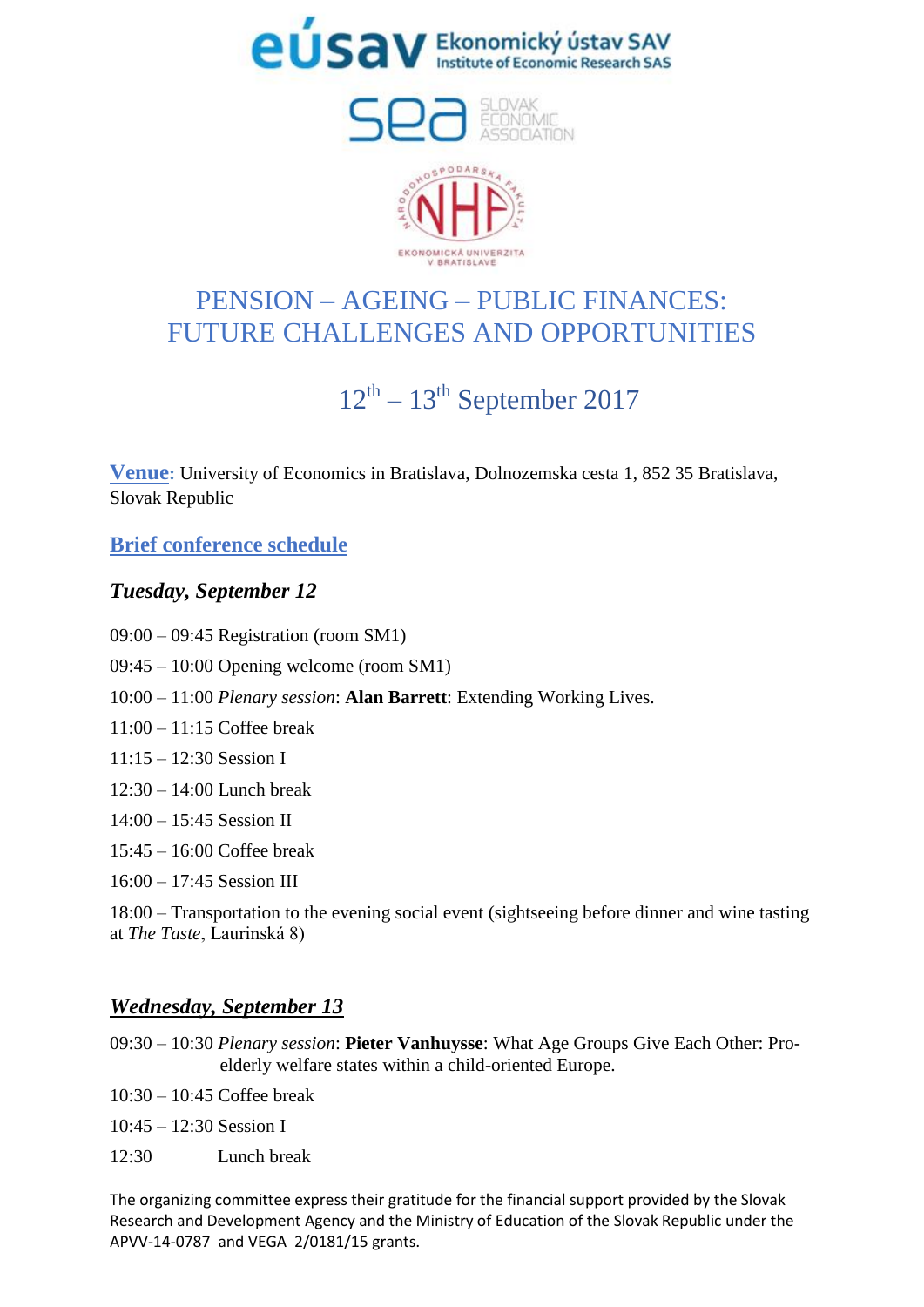### **Detailed program**

## *Tuesday, September 12*

| $09:00 - 09:45$ Registration (room SM1)              |                                                                                                               |
|------------------------------------------------------|---------------------------------------------------------------------------------------------------------------|
| $09:45 - 10:00$ Opening welcome (room SM1)           |                                                                                                               |
| $10:00 - 11:00$ Plenary session ( <i>room SM1</i> ): |                                                                                                               |
|                                                      | <b>Alan Barrett:</b> Extending Working Lives                                                                  |
| $11:00 - 11:15$ Coffee break                         |                                                                                                               |
| $11:15 - 12:30$ Session I                            |                                                                                                               |
| Stream A (room D115)                                 |                                                                                                               |
| Ján Šebo:                                            | Redistributional impact of dynamic social insurance<br>contributions for two pillar pension system            |
|                                                      | András Simonovits: Negative correlation between retirement age and length of<br>contribution                  |
| Stream B (room D116)                                 |                                                                                                               |
| <b>Martin Šuster:</b>                                | Do the Fates Spin Longer for the Rich?                                                                        |
| <b>József Banyár:</b>                                | Pension as the return on investment into the human capital, or an<br>equitable settlement between generations |
| $12:30 - 14:00$ Lunch                                |                                                                                                               |
| $14:00 - 15:45$ Session II                           |                                                                                                               |
| Stream A (room D115)                                 |                                                                                                               |
| Igor Melicherčík:                                    | Pension saving strategies based on Samuelson's lifecycle theory                                               |
| <b>Martin Dluhoš:</b>                                | Potential and benefits of risk diversification from index funds in<br>the second pension pillar               |
| <b>Filip Ostrihoň:</b>                               | A projection of the Slovak Pension System in the 21st Century                                                 |
| Stream B (room D116)                                 |                                                                                                               |
| <b>Robert Gal:</b>                                   | Welfare state: Income redistribution or lifecycle finances                                                    |
| <b>Thomas Davoine:</b>                               | Ageing, pensions and crosscountry spillovers.                                                                 |
| <b>Tomáš Domonkos:</b>                               | <b>Slovak Generational Accounting Model</b>                                                                   |

15:45 – 16:00 Coffee break